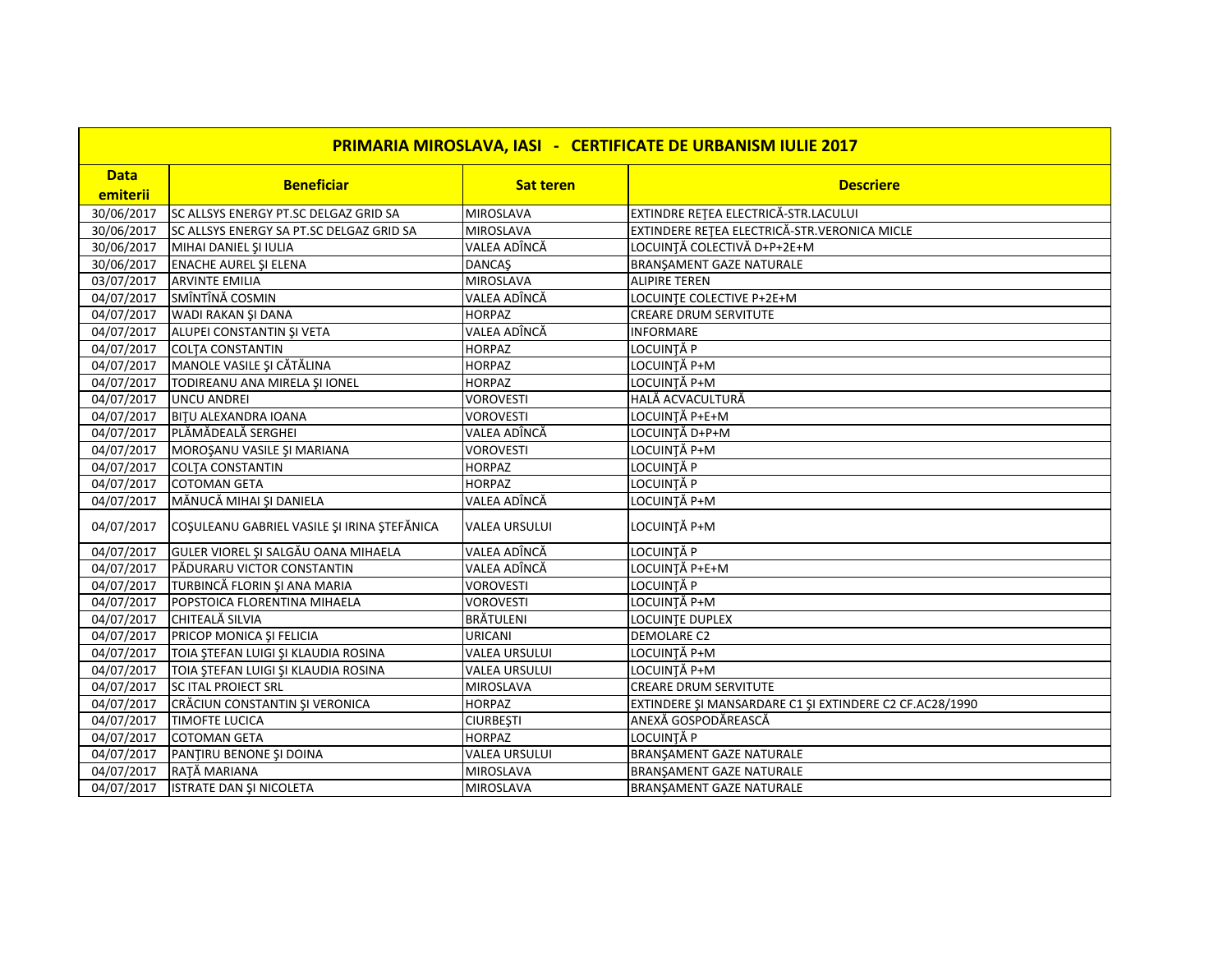| 04/07/2017 | PRICOP CONSTANTIN ȘI ELENA, PRICOP<br><b>CONSTANTIN ȘI OANA</b> | MIROSLAVA         | BBRANSAMENT GAZE NATURALE                                             |
|------------|-----------------------------------------------------------------|-------------------|-----------------------------------------------------------------------|
| 04/07/2017 | IRIMIA VIOREL ȘI LĂCRĂMIOARA                                    | <b>MIROSLAVA</b>  | BRANŞAMENT GAZE NATURALE                                              |
| 04/07/2017 | IONESCU CONSTANTIN ȘI ANDRIEȘ DANIELA                           | <b>HORPAZ</b>     | 4 LOCUINTE P+M                                                        |
| 05/07/2017 | <b>STOICA EDUARD</b>                                            | <b>CORNESTI</b>   | LOCUINȚĂ P+M                                                          |
|            |                                                                 |                   | ÎNTOCMIRE STUDIU DE FEZABILITATE PT.EXTINDERE REȚEA ELECTRICĂ JT STR. |
| 05/07/2017 | <b>SC DELGAZ GRID SA PT COMUNA MIROSLAVA</b>                    | <b>PROSELNICI</b> | <b>THEODOR PALADE</b>                                                 |
| 05/07/2017 | ACHITEI GHEORGHE și LUMINITA                                    | VALEA ADÎNCĂ      | DOUĂ LOCUINȚE COLECTIVE P+2E+M                                        |
| 05/07/2017 | <b>ANTAL IONEL</b>                                              | GĂURENI           | BIROURI SEDIU FIRMĂ, HALĂ PRODUCȚIE                                   |
| 05/07/2017 | MURĂRAȘU COZMA PAUL                                             | VALEA ADÎNCĂ      | BRANŞAMENT GAZE NATURALE                                              |
| 05/07/2017 | MAFTEI DORINEL ȘI CARMEN                                        | <b>MIROSLAVA</b>  | DEZMEMBRARE TEREN 14 LOTURI                                           |
| 05/07/2017 | <b>SC KNUTH SRL</b>                                             | <b>BRÄTULENI</b>  | SEDIU FIRMĂ                                                           |
| 05/07/2017 | SC ALLMETECH ZOOLS & MACHINES SRL                               | <b>BRÄTULENI</b>  | SEDIU FIRMĂ                                                           |
| 06/07/2017 | <b>MINA MONICA</b>                                              | <b>MIROSLAVA</b>  | <b>DEZMEMBRARE TEREN 11 LOTURI</b>                                    |
| 06/07/2017 | MAVRIȘ FLORIN CRISTIAN ȘI ALINA                                 | VALEA ADÎNCĂ      | <b>DEZMEMBRARE TEREN 6 LTURI</b>                                      |
| 06/07/2017 | SC ELECTRA SRL PRIN MURĂRAȘU IOAN                               | <b>BRÄTULENI</b>  | TREI HALE PRODUCTIE                                                   |
| 06/07/2017 | CONSTRUCTION BUILDINGS PROJECT                                  | <b>BRÄTULENI</b>  | EXTINDERE RETEA DE DISTRIBUTIE GAZE NATURALE                          |
| 06/07/2017 | <b>FORNA NORINA CONSUELA</b>                                    | VALEA ADÎNCĂ      | DEZMEMBRARE TEREN 4 LOTURI                                            |
| 06/07/2017 | <b>TABARCEA ELENA</b>                                           | URICANI           | ALIPIRE TEREN 2 LOTURI                                                |
| 06/07/2017 | CHIRICESCU ELENA ȘI GHEORGHE                                    | VALEA ADÎNCĂ      | <b>ALIPIRE 2 LOTURI</b>                                               |
| 06/07/2017 | MORARIU CRISTIAN, UNGUREANU PAUL                                | VALEA ADÎNCĂ      | <b>DEZMEMBRARE TEREN 6 LTURI</b>                                      |
| 06/07/2017 | GUZGĂ GELU ȘI MARICELA                                          | <b>MIROSLAVA</b>  | DEZMEMBRARE TEREN 24 LOTURI                                           |
| 06/07/2017 | AMBROZIE IOAN PT. SC CRIO 2 SRL.                                | <b>MIROSLAVA</b>  | HALĂ DEPOZITARE                                                       |
| 10/07/2017 | COSTIA ANA și GIDICEANU ALEXANDRA                               | <b>BALCIU</b>     | DOUĂ LOCUINȚE P+M                                                     |
|            | 10/07/2017 ACHITEI GHEORGHE și LUMINITA                         | VALEA ADÎNCĂ      | EXTINDERE RETEA GAZE NATURALE ȘI BRANȘAMENTE                          |
|            | 10/07/2017 LUPU VASILE ȘI OANA DANIELA                          | <b>MIROSLAVA</b>  | LOCUINȚĂ DUPLEX P+E                                                   |
|            | 10/07/2017 PETRIŞOR VASILICĂ ȘI MARIANA                         | VALEA ADÎNCĂ      | LOCUINȚĂ DUPLEX P+E ȘI TRIPLEX P+E                                    |
|            | 10/07/2017 BLAŞIU ADRIANA                                       | VALEA ADÎNCĂ      | DEZMEMBRARE TEREN 3 LOTURI                                            |
|            | 10/07/2017 PETRIŞOR VASILICĂ ȘI MARIANA                         | VALEA ADÎNCĂ      | DOUĂ LOCUINTE DUPLEX P+E                                              |
| 10/07/2017 | HOROBET SIMION ȘI PETRINA MARICICA                              | VALEA ADÎNCĂ      | <b>LOCUINTĂ P</b>                                                     |
| 10/07/2017 | IACOMI MARIAN ȘI ALINA PETRINA                                  | URICANI           | DEPOZIT MĂRFURI ȘI BIROURI                                            |
| 10/07/2017 | <b>SC REAL TRADE SRL</b>                                        | VALEA ADÎNCĂ      | EXTINDERE RETEA CANALIZARE ȘI BRANȘAMENTE                             |
| 11/07/2017 | SIMIONESCU CLAUDIU CONSTANTIN ȘI ALINA                          | <b>HORPAZ</b>     | LOCUINȚĂ P                                                            |
|            | <b>MIHAELA</b>                                                  |                   |                                                                       |
| 11/07/2017 | PRAZNICIUC CĂTĂLIN VASILE ȘI SORINA GEORGETA                    | VALEA ADÎNCĂ      | LOCUINȚĂ P+2E                                                         |
| 11/07/2017 | LUCIU VIOREL ȘI ELENA                                           | VALEA ADÎNCĂ      | LOCUINȚĂ P+M                                                          |
| 11/07/2017 | <b>STEFANOVICI PETRU ȘI MIHAELA</b>                             | <b>VOROVESTI</b>  | LOCUINȚĂ P                                                            |
| 11/07/2017 | <b>BACIU VASILE</b>                                             | <b>VOROVESTI</b>  | CREARE DRUM SERVITUTE                                                 |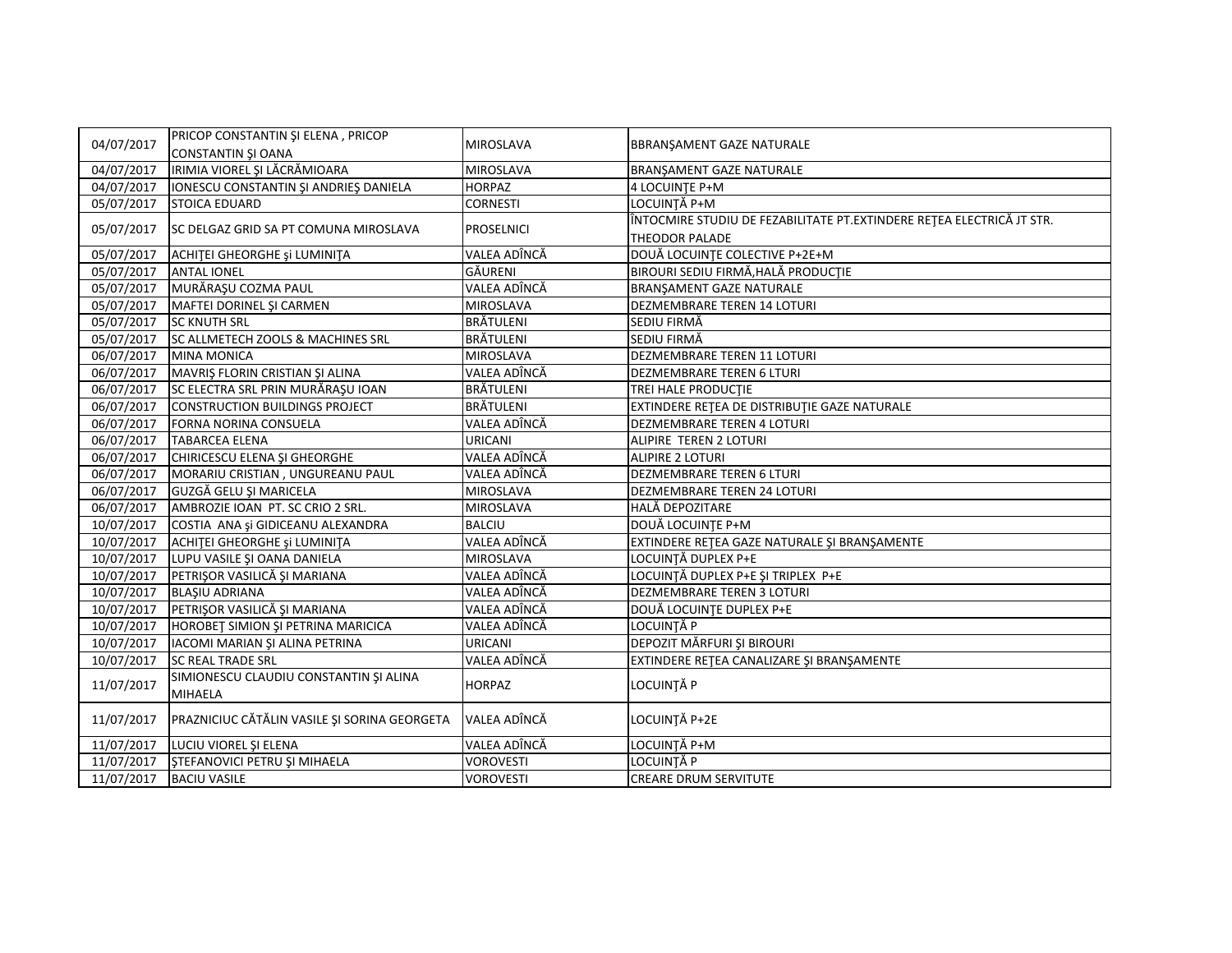| 12/07/2017              | GĂLĂȚANU MIHAELA DENIS PRIN SC GAZMIR IAȘI<br>SRL  | <b>MIROSLAVA</b>                                 | <b>BRANSAMENT GAZE NATURALE</b>                                                    |
|-------------------------|----------------------------------------------------|--------------------------------------------------|------------------------------------------------------------------------------------|
| 12/07/2017              | <b>HOTOLEANU CONSTANTIN</b>                        | <b>MIROSLAVA</b>                                 | <b>BRANSAMENT GAZE NATURALE</b>                                                    |
| $\overline{12}/07/2017$ | <b>DELIU MARIANA</b>                               | <b>URICANI</b>                                   | BRANŞAMENT GAZE NATURALE                                                           |
| 12/07/2017              | COMUNA MIROSLAVA                                   | <b>URICANI</b>                                   | <b>SALĂ SPORT</b>                                                                  |
| 12/07/2017              | <b>SC ZUPFINESTRE SRL</b>                          | <b>BRÄTULENI</b>                                 | <b>HALĂ PRODUCȚIE</b>                                                              |
| 12/07/2017              | <b>SC NEC GROUP DEVELOPMENT SRL</b>                | <b>MIROSLAVA</b>                                 | LOCUINȚĂ TRIPLEX                                                                   |
| 12/07/2017              | CONIAC MIHAI ȘI CATINCA                            | <b>MIROSLAVA</b>                                 | LOCUINȚĂ P+M                                                                       |
| 12/07/2017              | COSTIN MIRCIA ȘI GICA                              | <b>HORPAZ</b>                                    | LOCUINȚĂ P                                                                         |
| 12/07/2017              | ACHITEI GHEORGHE și LUMINITA                       | VALEA ADÎNCĂ                                     | EXTINDERE RETEA CANALIZARE ȘI BRANȘAMENTE                                          |
| 12/07/2017              | RĂILEANU DOREL ȘI SILVIA                           | <b>EXTRAVILAN</b>                                | ELABORARE PUZ PT INTRODUCEREA TERENULUI ÎN INTRAVILAN PT CONST.LOCUINTE<br>$D+P+E$ |
| 13/07/2017              | MAHU MIHĂIȚĂ ADRIAN                                | <b>MIROSLAVA</b>                                 | <b>INFORMARE</b>                                                                   |
| 13/07/2017              | SARDARU GIORGIANA CLAUDIA                          | <b>HORPAZ</b>                                    | LOCUINȚĂ DUPLEXX P+E+M                                                             |
| 13/07/2017              | MACOVEI ALEXANDRINA                                | GĂURENI                                          | DEMOLARE C1 ȘI CONSTRUIRE LOCUINȚĂ P                                               |
| 14/07/2017              | BULGARU RĂILEANU LAURA ȘI MARIAN                   | <b>URICANI</b>                                   | ALIMENTARE CU ENERGIE ELECTRICĂ                                                    |
| 14/07/2017              | DOROȘ ROMAN ȘI CRISTINA                            | <b>HORPAZ</b>                                    | <b>DEZMEMBRARE TEREN 3 LOTURI</b>                                                  |
| 18/07/2017              | <b>COMUNA MIROSLAVA</b>                            | PROSELNICI, CORNEȘTI,<br>VALEA ADÎNCĂ, CIURBEȘTI | EXTINDERE RETEA ALIMENTARE CU APĂ                                                  |
| 18/07/2017              | <b>BLAŞIU ADRIANA</b>                              | VALEA ADÎNCĂ                                     | DEZMEMBRARE TEREN 2 LOTURI                                                         |
| 18/07/2017              | BORDEIANU CRISTINEL FLORIN ȘI LENUȚA RAMONA        | VALEA ADÎNCĂ                                     | DEZMEMBRARE TEREN 3 LOTURI                                                         |
| 18/07/2017              | <b>SC CONSTRUCTII BOICU SRL</b>                    | <b>HORPAZ</b>                                    | <b>DEZMEMBRARE TEREN</b>                                                           |
| 18/07/2017              | PĂSĂRICĂ LUDOVIC ADRIAN ȘI TINCA                   | VALEA ADÎNCĂ                                     | <b>DEZMEMBRARE TEREN</b>                                                           |
| 18/07/2017              | LUCHIAN IRINA MĂDĂLINA                             | <b>HORPAZ</b>                                    | LOCUINȚĂ P                                                                         |
| 18/07/2017              | SOPONARIU CONSTANTIN ȘI COCA CONSTANTIN            | <b>HORPAZ</b>                                    | <b>ALIPIRE TEREN</b>                                                               |
| 18/07/2017              | <b>SC VEXEF SRL</b>                                | <b>MIROSLAVA</b>                                 | ALIMENTARE CU ENERGIE ELECTRICĂ                                                    |
| 18/07/2017              | ANDRIEŞ ADRIAN                                     | <b>CIURBESTI</b>                                 | LOCUINȚĂ P+M                                                                       |
| 18/07/2017              | PRISECARU VLĂDUȚ MARIUS                            | <b>CORNESTI</b>                                  | LOCUINȚĂ P                                                                         |
| 18/07/2017              | <b>CIOBANU LILIANA ȘI IOAN</b>                     | <b>HORPAZ</b>                                    | LOCUINȚĂ P                                                                         |
| 18/07/2017              | CIOBANU LILIANA ȘI IOAN                            | <b>HORPAZ</b>                                    | LOCUINȚĂ P                                                                         |
| 18/07/2017              | VIZU IONEL ȘI ADELA                                | <b>HORPAZ</b>                                    | LOCUINȚĂ P                                                                         |
| 18/07/2017              | LUNGULESEI IOAN ȘI MARIA                           | <b>BALCIU</b>                                    | BRANŞAMENT GAZE NATURALE                                                           |
| 18/07/2017              | TUDOSE CONSTANTIN ȘI DICA, MUNTEANU LIVIU          | <b>HORPAZ</b>                                    | LOCUINȚĂ P+E                                                                       |
| 18/07/2017              | SC DELGAZ GRID SA PRIN SC LINCAS SRL               | VALEA ADÎNCĂ                                     | <b>INLOCUIRE TRANSFORMATOARE</b>                                                   |
| 18/07/2017              | SC DELGAZ GRID SA PRIN SC LINCAS SRL               | <b>HORPAZ</b>                                    | ÎNLOCUIRE TRANSFORMATOARE                                                          |
| 18/07/2017              | SC D2 INDUSTRIAL DEVELOPMENT AND<br>PRODUCTION SRL | <b>BRÄTULENI</b>                                 | <b>EXTINDERE DEPOZIT PC&amp; L</b>                                                 |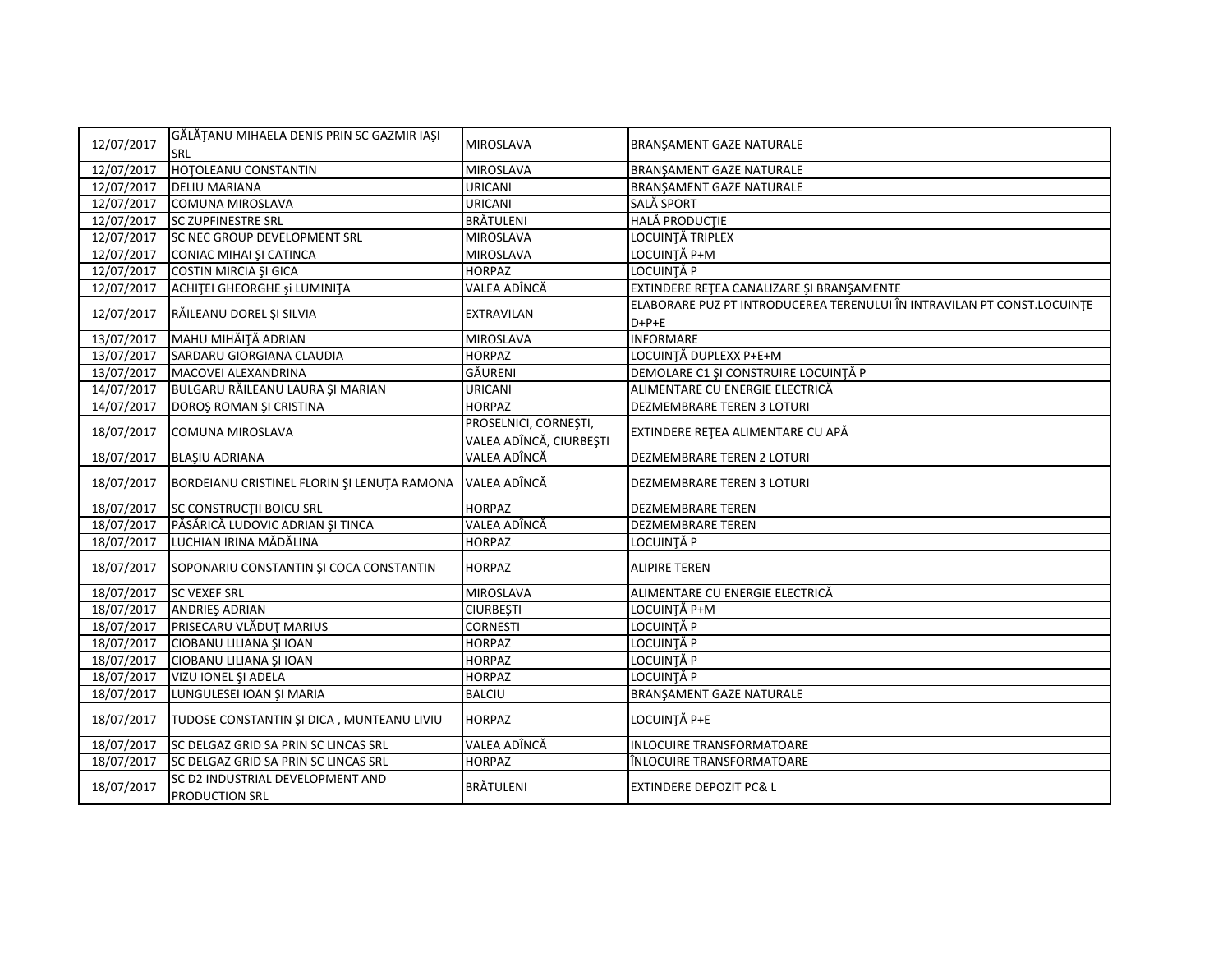|            | 19/07/2017 COSMEI ZÂNICA ȘI COSMEI COSTICĂ                | <b>HORPAZ</b>        | <b>DEZMEMBRARE 8 LOTURI</b>                           |
|------------|-----------------------------------------------------------|----------------------|-------------------------------------------------------|
| 19/07/2017 | GÎDICEANU ALEXANDRA                                       | <b>BALCIU</b>        | <b>ALIPIRE TEREN</b>                                  |
| 19/07/2017 | <b>TUDOSĂ LIDIA CORINA</b>                                | <b>CORNESTI</b>      | LOCUINTĂ P+M                                          |
| 19/07/2017 | <b>DULCIANU OVIDIU</b>                                    | VALEA ADÎNCĂ         | LOCUINȚĂ P                                            |
| 19/07/2017 | TIBICHI MAGDALINA ȘI ILIE                                 | <b>MIROSLAVA</b>     | LOCUINȚĂ DUPLEX P+M                                   |
| 19/07/2017 | BÎRZU CONSTANTIN IULIAN                                   | GĂURENI              | <b>INFORMARE</b>                                      |
| 19/07/2017 | TINCU GHEORGHE ȘI MARIA                                   | <b>MIROSLAVA</b>     | LOCUINȚĂ DUPLEX P+M                                   |
| 19/07/2017 | MĂRGĂRIT COSTEL ȘI ANTUZA                                 | VALEA ADÎNCĂ         | DEMOLARE C3 CONSTRUIRE LOCUINȚĂ P                     |
| 19/07/2017 | RUS IOAN ȘI CARMEN                                        | <b>HORPAZ</b>        | ETAJARE MANSARDARE, ŞI EXTINDERE                      |
| 19/07/2017 | HUTANU VASILE ȘI VIORICA                                  | <b>MIROSLAVA</b>     | DEZMEMBRARE TEREN 3 LOTURI                            |
| 19/07/2017 | LEMNARIU MARIA                                            | <b>BALCIU</b>        | <b>DEZMEMBRARE TEREN 2 LOTURI</b>                     |
| 19/07/2017 | HUTUPAŞU FLORIN ŞI ŞTEFANIA MIHAELA                       | VALEA ADÎNCĂ         | ALIPIRE 2 LOTURI                                      |
| 19/07/2017 | HUTUPAŞU FLORIN ŞI ŞTEFANIA MIHAELA                       | VALEA ADÎNCĂ         | ALIPIRE 6 LOTURI                                      |
| 19/07/2017 | POP ANIŞOARA                                              | VALEA ADÎNCĂ         | DEZMEMBRARE TEREN 2 LOTURI                            |
| 19/07/2017 | <b>UNTU VASILE</b>                                        | <b>MIROSLAVA</b>     | <b>INFORMARE</b>                                      |
| 19/07/2017 | TEŞU MILUTĂ ȘI RENATA                                     | VALEA ADÎNCĂ         | <b>INFORMARE</b>                                      |
| 19/07/2017 | SOLOMIA MARIUS LUCIAN                                     | VALEA ADÎNCĂ         | <b>INFORMARE</b>                                      |
| 19/07/2017 | <b>DOBREA MIHAELA ȘI NECULAI</b>                          | <b>CIURBEȘTI</b>     | <b>INFORMARE</b>                                      |
| 19/07/2017 | <b>COSTANDACHE MARCEL WILL</b>                            | <b>CIURBEȘTI</b>     | LOCUINTĂ P+E                                          |
| 19/07/2017 | <b>COSTANDACHE MARCEL WILL</b>                            | <b>CIURBESTI</b>     | LOCUINTĂ P+E                                          |
| 19/07/2017 | <b>COSTANDACHE MARCEL WILL</b>                            | <b>CIURBESTI</b>     | LOCUINTĂ P+E                                          |
| 20/07/2017 | <b>NISTOR DANIEL</b>                                      | VALEA ADÎNCĂ         | BRANŞAMENT GAZE NATURALE                              |
| 20/07/2017 | LOZOVANU VASILE ȘI DANIELA                                | VALEA ADÎNCĂ         | BRANSAMENT GAZE NATURALE                              |
| 20/07/2017 | <b>HELEPCIUC NICUSOR</b>                                  | <b>VALEA URSULUI</b> | BRANSAMENT GAZE NATURALE                              |
| 20/07/2017 | <b>RADU GHEORGHE</b>                                      | <b>MIROSLAVA</b>     | BRANSAMENT GAZE NATURALE                              |
| 20/07/2017 | <b>ILIE ADRIAN</b>                                        | <b>MIROSLAVA</b>     | BRANSAMENT GAZE NATURALE                              |
| 20/07/2017 | <b>PRISACARU VASILE</b>                                   | <b>MIROSLAVA</b>     | BRANSAMENT GAZE NATURALE                              |
| 20/07/2017 | <b>GHERGHEL GHEORGHITĂ</b>                                | <b>MIROSLAVA</b>     | BRANŞAMENT GAZE NATURALE                              |
| 20/07/2017 | MARCU DĂNUȚ                                               | <b>MIROSLAVA</b>     | BRANSAMENT GAZE NATURALE                              |
| 20/07/2017 | <b>IONESCU CRISTIAN</b>                                   | <b>MIROSLAVA</b>     | BRANSAMENT GAZE NATURALE                              |
| 20/07/2017 | <b>COCEA MIRELA</b>                                       | <b>MIROSLAVA</b>     | CASĂ VACANTĂ                                          |
| 20/07/2017 | MINEAȚĂ CĂTĂLIN ȘI CRISTINA MIHAELA                       | <b>DANCAŞ</b>        | CONSTRUIRE HALĂ                                       |
| 20/07/2017 | HÎRȚAN CONSTANTIN DANIEL ȘI LILIA                         | VALEA ADÎNCĂ         | CONSTRUIRE DOUĂ LOCUINȚE DUPLEX D+P+M                 |
| 20/07/2017 | IONESCU DIANA ANDREEA                                     | VALEA ADÎNCĂ         | DAZMEMBRARE TEREN 8 LOTURI                            |
| 20/07/2017 | MOSESCU RAZVAN SI ALICE ROXANA                            | <b>MIROSLAVA</b>     | EXTINDERE RETEA CANALIZARE SI RACORDURI LA CANALIZARE |
| 20/07/2017 | SC GAZMIR IAŞI SRL PT HARAGA PETRONEL SI<br><b>SIMONA</b> | <b>CIURBEȘTI</b>     | BRANSAMENT GAZE NATURALE SI POST REGLARE MASURARE     |
| 20/07/2017 | ROMAN LAURENTIU                                           | <b>HORPAZ</b>        | <b>CONSTRUIRE LOCUINTA P</b>                          |
| 20/07/2017 | ROMAN LAURENTIU                                           | <b>HORPAZ</b>        | CONSTRUIRE LOCUINTA P +M                              |
| 20/07/2017 | ROMAN LAURENTIU                                           | <b>HORPAZ</b>        | <b>CONSTRUIRE LOCUINTA P +M</b>                       |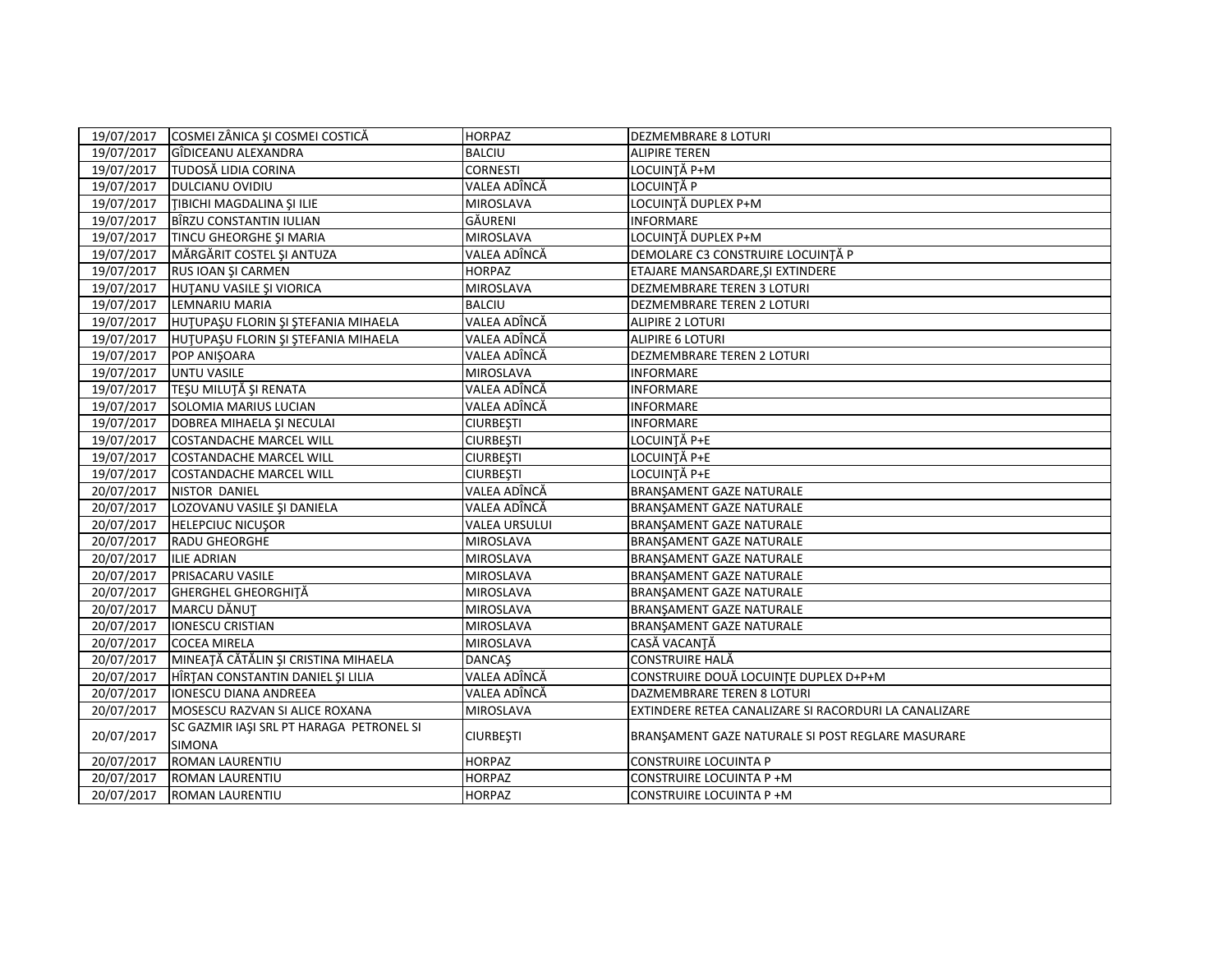| 20/07/2017 | <b>ROMAN LAURENTIU</b>                                             | <b>HORPAZ</b>        | <b>CONSTRUIRE LOCUINTA P</b>                                     |
|------------|--------------------------------------------------------------------|----------------------|------------------------------------------------------------------|
| 20/07/2017 | CHIRICA GABRIEL STELIAN PT DULCIURI PT ACASA                       | MIROSLAVA            | AMPLASARE PANOU PUBLICITAR                                       |
| 20/07/2017 | <b>SC AGRO ROMAR FARM SRL</b>                                      | <b>EXTRAVILAN</b>    | <b>IMPREJMUIRE TEREN</b>                                         |
| 20/07/2017 | <b>TIMOFTE SIMONA</b>                                              | <b>CORNESTI</b>      | <b>CONSTRUIRE LOCUINTA P+E</b>                                   |
| 20/07/2017 | <b>SC MISAVAN TRADING SRL</b>                                      | <b>BRATULENI</b>     | CONSTRUIRE HALA DEPOZITARE SI BIROURI                            |
| 20/07/2017 | <b>BUNDUC LIDIA</b>                                                | <b>MIROSLAVA</b>     | <b>CONSTRUIRE LOCUINTA DUPLEX P+M</b>                            |
| 20/07/2017 | SEVERIN OANA SI BIRLA BOGDAN LUCIAN                                | <b>VALEA ADANCA</b>  | <b>CONSTRUIRE LOCUINTA S+P+M</b>                                 |
| 20/07/2017 | <b>BENGHEA MIHAELA DANIELA</b>                                     | <b>VALEA ADANCA</b>  | EXTINDERE CONDUCTĂ, DISTRIBUTIE GAZE, BR SI POST REGLARE         |
| 20/07/2017 | TOADER DANUT SI MONICA, OLARIU MARIAN SI<br>CRISTINA               | <b>VALEA ADANCA</b>  | EXTINDERE CONDUCTĂ, DISTRIBUTIE GAZE, BR SI POST REGLARE         |
| 20/07/2017 | SC APOPI BLUMENPT HELLER JEHEZKEL                                  | <b>MIROSLAVA</b>     | EXTINDERE RETEA GAZE NATURALE PRESIUNE REDUSA, BR                |
| 20/07/2017 | SC APOPI BLUMEN PT TOACA DANIEL SI MARIA<br>CRISTINA               | MIROSLAVA            | EXTINDERE RETEA GAZE NATURALE PRESIUNE REDUSA, BR                |
| 20/07/2017 | SC APOPI BLUMEN PT FLOREA NICOLETA SI MIHAIL<br>SEBASTIAN          | <b>MIROSLAVA</b>     | EXTINDERE RETEA GAZE NATURALE PRESIUNE REDUSA, BR                |
| 20/07/2017 | VÂRLAN MIHAI SI DANIELA                                            | <b>MIROSLAVA</b>     | <b>CONSTRUIRE LOCUINTA D+P+M</b>                                 |
| 20/07/2017 | SC APOPI BLUMEN PT FLOREA NICOLETA SI MIHAIL<br>SEBASTIAN          | <b>MIROSLAVA</b>     | EXTINDERE RETEA GAZE NATURALE PRESIUNE MEDIE, BR CU POST REGLARE |
| 20/07/2017 | SC APOPI BLUMEN PT PINTILII CATALIN SI LOREDANA<br><b>GABRIELA</b> | <b>PROSELNICI</b>    | EXTINDERE RETEA GAZE NATURALE PRESIUNE MEDIE, BR CU POST REGLARE |
| 20/07/2017 | SC APOPI BLUMEN PT DÎSCĂ EUGEN ȘI ELENA                            | <b>VALEA URSULUI</b> | EXTINDERE RETEA GAZE NATURALE PRESIUNE MEDIE, BR CU POST REGLARE |
| 20/07/2017 | SC APOPI BLUMEN PT DUMAN ADRIAN SI DUMINICA<br><b>ROXANA</b>       | <b>VALEA URSULUI</b> | EXTINDERE RETEA GAZE NATURALE PRESIUNE MEDIE, BR CU POST REGLARE |
| 20/07/2017 | SC GAZMIR IASI PT NECHIFOR C-TIN                                   | <b>MIROSLAVA</b>     | BRANSAMENT GAZE NATURALE SI POST REGLARE                         |
| 20/07/2017 | SC GAZMIR IASI PT FOTEA MIHAI SI TEODORA                           | <b>MIROSLAVA</b>     | BRANSAMENT GAZE NATURALE SI POST REGLARE                         |
| 20/07/2017 | SC TERMO SANITAL COMPANY PT ROSU DANIELA<br><b>DUMITRA</b>         | <b>HORPAZ</b>        | BRANSAMENT GAZE NATURALE SI POST REGLARE                         |
| 20/07/2017 | SC GAZMIR IASI SRL PT LUPU CIPRIAN SI IONELA                       | <b>CORNESTI</b>      | BRANSAMENT GAZE NATURALE SI POST REGLARE                         |
| 20/07/2017 | SC GAZMIR IASI SRL PT CIMPOI VASILE RADU                           | <b>BRATULENI</b>     | BRANSAMENT GAZE NATURALE SI POST REGLARE                         |
| 20/07/2017 | SC GAZMIR IASI SRL PT LUNGU MIHAI SI MARIA                         | <b>BALCIU</b>        | BRANSAMENT GAZE NATURALE SI POST REGLARE                         |
| 20/07/2017 | SC GAZMIR IASI SRL PT TIMOFTE LUCICA                               | <b>CIURBEȘTI</b>     | BRANSAMENT GAZE NATURALE SI POST REGLARE                         |
| 20/07/2017 | SC GAZMIR IASI SRL PT PADUREANU VICTOR SI<br><b>VIORICA</b>        | <b>VOROVESTI</b>     | BRANSAMENT GAZE NATURALE SI POST REGLARE                         |
| 20/07/2017 | SC GAZMIR IASI SRL PT TANANA IONEL                                 | <b>VOROVESTI</b>     | BRANSAMENT GAZE NATURALE SI POST REGLARE                         |
| 20/07/2017 | SC GAZMIR IASI SRL PT SAVEI DUMITRU SI MIRELA<br><b>DANIELA</b>    | <b>VOROVESTI</b>     | BRANSAMENT GAZE NATURALE SI POST REGLARE                         |
| 20/07/2017 | SC GAZMIR IASI SRL PT CHIVULESCU STEFAN SI DANA<br>MIHAELA         | <b>VOROVESTI</b>     | BRANSAMENT GAZE NATURALE SI POST REGLARE                         |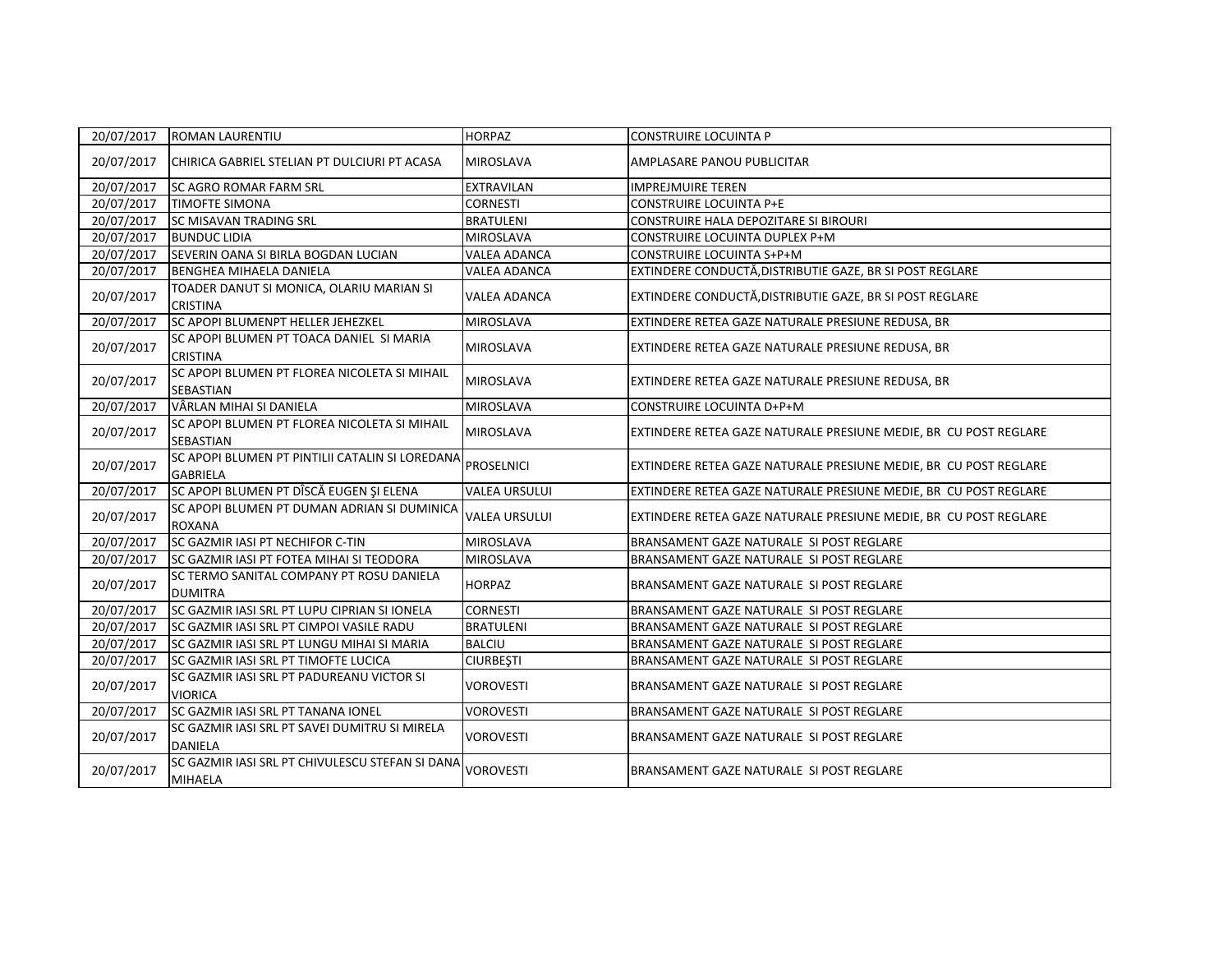| 20/07/2017 | SC GAZMIR IASI SRL PT ONOFREI GABRIELA SI GIGI<br><b>CATALIN</b> | <b>BALCIU</b>        | BRANSAMENT GAZE NATURALE SI POST REGLARE                                       |
|------------|------------------------------------------------------------------|----------------------|--------------------------------------------------------------------------------|
| 20/07/2017 | SC DELGAZ GRID PT SC MARIEN IMOBILIARE                           | <b>VALEA ADANCA</b>  | ALIMENTARE CU ENERGIE ELECTRICĂ DOUA LOCUINTE COLECTIVE                        |
| 20/07/2017 | <b>SC GAZMIR IASI</b>                                            | <b>BRATULENI</b>     | EXTINDERE RETEA GAZE NATURALE PRESIUNE MEDIE                                   |
| 20/07/2017 | SC APOPI BLUMEN PT DODON RODICA                                  | <b>CIURBESTI</b>     | EXTINDERE RETEA GAZE NATURALE PRESIUNE MEDIE                                   |
| 20/07/2017 | POTOP MARIANA SI MANOLACHE IONELA SI VASILE                      | VALEA ADANCA         | EXTINDERE CONDUCTA DE DISTRIBUTIE GAZE NAT, BR                                 |
| 20/07/2017 | SC AOPI BLUMEN PT CIAUSU, BUTUGAN, TANASA                        | <b>CIURBESTI</b>     | EXTINDERE RETEA GAZE NATURALE PRESIUNE MEDIE, BR CU POST REGLARE               |
| 20/07/2017 | <b>SC GAZMIR IASI</b>                                            | <b>CIURBEȘTI</b>     | EXTINDERE RETEA GAZE NATURALE PRESIUNE MEDIE, BR CU POST REGLARE               |
| 20/07/2017 | <b>SC GAZMIR IASI</b>                                            | <b>MIROSLAVA</b>     | EXTINDERE RETEA GAZE NATURALE PRESIUNE REDUSA                                  |
| 24/07/2017 | HRITAC VETA ȘI DUMITRU                                           | <b>CIURBESTI</b>     | LOCUINTĂ P                                                                     |
| 24/07/2017 | <b>SOLOMEI FLORIN</b>                                            | <b>HORPAZ</b>        | LOCUINȚĂ P+E                                                                   |
| 24/07/2017 | SONEA VIOLETA IOANA                                              | <b>CORNESTI</b>      | LOCUINȚĂ P+E                                                                   |
| 24/07/2017 | <b>ISAC MARIAN</b>                                               | <b>HORPAZ</b>        | LOCUINȚĂ P+E                                                                   |
| 24/07/2017 | LUCHIAN IRINA MĂDĂLINA                                           | <b>HORPAZ</b>        | 2 LOCUINTE P                                                                   |
| 24/07/2017 | MOCANU MARIAN                                                    | <b>VOROVESTI</b>     | LOCUINTĂ P                                                                     |
| 24/07/2017 | VACARU BOGDAN IONUT                                              | <b>VOROVESTI</b>     | LOCUINȚĂ P+M                                                                   |
| 24/07/2017 | <b>BARBACARIU ELISABETA</b>                                      | <b>EXTRAVILAN</b>    | <b>DEZMEMBRARE TEREN 3 LOTURI</b>                                              |
| 24/07/2017 | <b>GHERMAN LUCIAN</b>                                            | <b>CORNESTI</b>      | LOCUINȚĂ P                                                                     |
| 24/07/2017 | MIHĂILESCU LUMINIȚA                                              | <b>VOROVESTI</b>     | LOCUINȚĂ P+E                                                                   |
| 24/07/2017 | <b>MEREDITH OANA ALISA</b>                                       | VALEA ADÎNCĂ         | LOCUINTĂ DUPLEX P+E                                                            |
| 25/07/2017 | SC CRIO -2 SRL PRIN AMBROZIE MARICICA                            | <b>VALEA URSULUI</b> | ELABORARE PUZ PT.SCHIMBAREA REGULAMENTULUI DIN L1A ÎN A1 PT.CONSTRUIRE<br>HALĂ |
| 25/07/2017 | MITITELU COSTICĂ ADRIAN                                          | VALEA ADÎNCĂ         | <b>ALIPIRE TEREN</b>                                                           |
| 25/07/2017 | VĂTĂJELU ELENA ȘI ALIN                                           | <b>VALEA URSULUI</b> | LOCUINȚĂ P                                                                     |
| 25/07/2017 | AIONOAE CRISTIAN IRINEL ȘI ALEXANDRA                             | <b>CIURBESTI</b>     | LOCUINȚĂ P+E                                                                   |
| 25/07/2017 | BOITAN SILVIU ANDREI ȘI OANA MIHAELA                             | <b>VALEA URSULUI</b> | LOCUINȚĂ P+M                                                                   |
| 25/07/2017 | <b>SERBAN CRISTIAN</b>                                           | <b>HORPAZ</b>        | LOCUINȚĂ P+M                                                                   |
| 25/07/2017 | SÎNZIANU IOAN                                                    | <b>VOROVESTI</b>     | LOCUINȚĂ P+E                                                                   |
| 25/07/2017 | MITITELU COSTICĂ ADRIAN                                          | VALEA ADÎNCĂ         | ALIPIRE TEREN 2 LOTURI                                                         |
| 25/07/2017 | <b>PINTILIE AURORA</b>                                           | <b>VALEA URSULUI</b> | LOCUINȚĂ P+M                                                                   |
| 25/07/2017 | IVAȘCU ALEXANDRU VLĂDUȚ                                          | VALEA ADÎNCĂ         | <b>INFORMARE</b>                                                               |
| 25/07/2017 | CHIAGĂ CĂTĂLIN DORU                                              | <b>VOROVESTI</b>     | 2 LOCUINTE P                                                                   |
| 26/07/2017 | PRODAN MARIUS MARIAN                                             | <b>MIROSLAVA</b>     | DEZMEMBRARE TEREN 2 LOTURI                                                     |
| 26/07/2017 | PETRESCU ALINA DANIELA                                           | <b>VALEA URSULUI</b> | EXTINDERE LOCUINTĂ P                                                           |
| 26/07/2017 | PEREŞ ADRIAN                                                     | VALEA ADÎNCĂ         | <b>3 LOCUINTE P</b>                                                            |
| 26/07/2017 | <b>SC FILDAS TRADING SRL</b>                                     | BRĂTULENI            | <b>DEPOZIT FARMACEUTIC, BIROURI</b>                                            |
| 26/07/2017 | SERGHIUȚĂ RĂZVAN REPREZ.SC PROMOTOP MKT<br>SRL                   | <b>VALEA URSULUI</b> | EXTINDERE C-TIE PT.BIROURI ȘI SPAȚII DEPOZITARE                                |